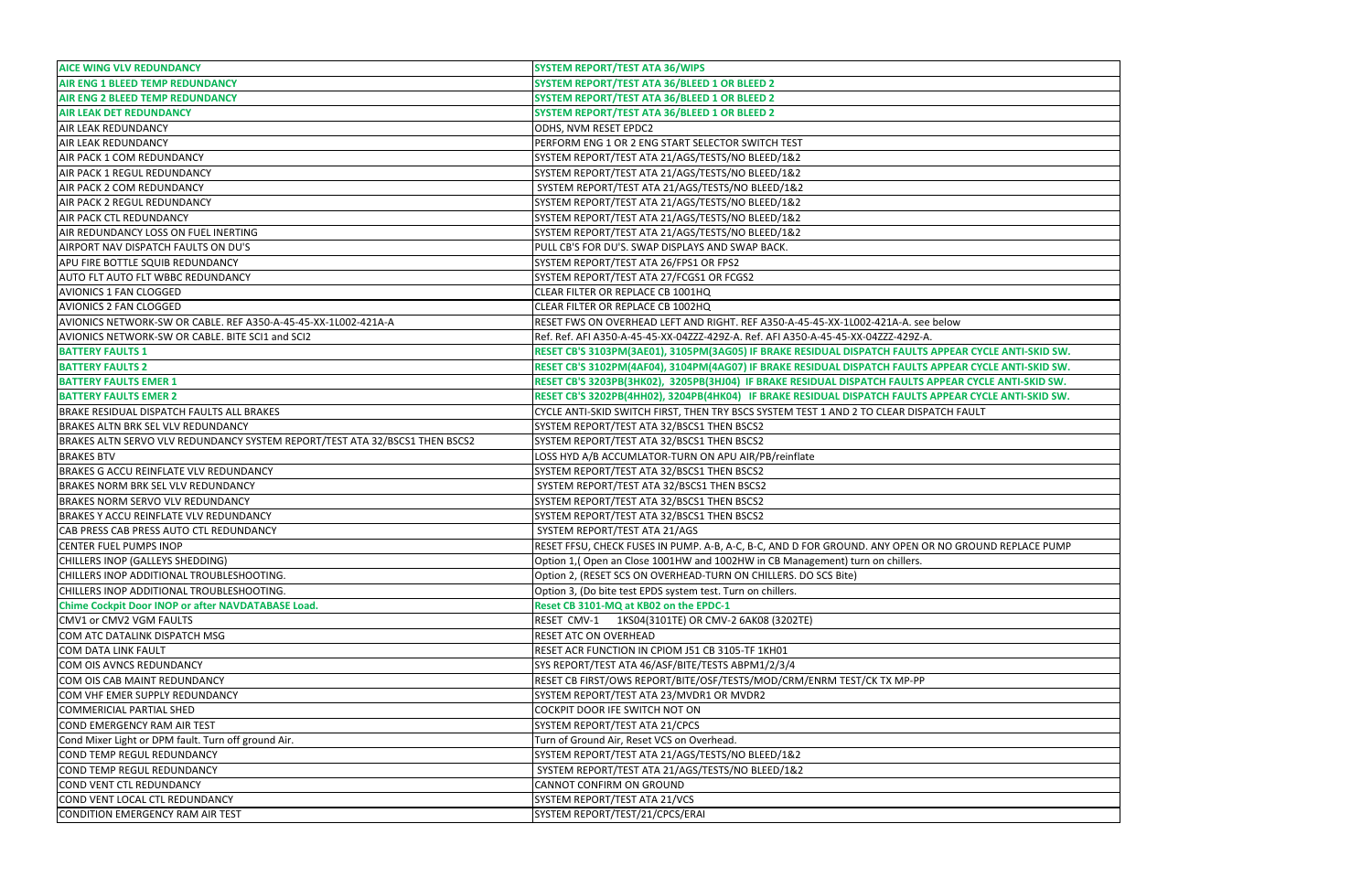| DOOR CAB PRESS COM REDUNDANCY                                                 | SYSTEM REPORT/TEST ATA 52/DSCS1 OR DSCS 2                                                            |
|-------------------------------------------------------------------------------|------------------------------------------------------------------------------------------------------|
| DOOR CKPT DOOR CTLR SENSOR REDUNDANCY                                         | SYSTEM REPORT/TEST ATA 52/CDLS                                                                       |
| DOOR POS MONITORING REDUNDANCY                                                | SYSTEM REPORT/TEST ATA 31/FWS                                                                        |
| <b>EBAS FAULTS</b>                                                            | FADEC MUST BE ON BEFORE BITE TEST EBAS                                                               |
| <b>EFB ISSUES</b>                                                             | MEL 46-26, REPORT TO EFB MANAGER FOR NEW EFB.                                                        |
| EFB ISSUES NON AIRCRAFT COMPONENT                                             | ATA CODE 46-26 FOR STARTING EFB ON AIRCRAFT                                                          |
| <b>EFIS FAULT FCU BLANK</b>                                                   | RESET AESU/ECU                                                                                       |
| ELEC CABIN POWER PROTECTION DEGRADED (DIRTY POWER SWITCH TO APU POWER).       | IF APU POWER NO HELP PERFORM EPDS SYSTEM TEST SIDE 1/2. REF A350-71-XX-0A001-343A-A                  |
| ELEC EMER DISTRIBUTION REDUNDANCY SYSTEM REPORT/TEST ATA 24/EPDS AND EXT LT   | IF 24 EPDS IS NO HELF, PERFORM FULL COLD START. REF A350-A-24-XX-XX-00001-132A                       |
| ELEC NORMAL DISTRIBUTION REDUNDANCY SYSTEM REPORT/TEST ATA 24/EPDS AND EXT LT | IF 24 EPDS IS NO HELF, PERFORM FULL COLD START. REF A350-A-24-XX-XX-00001-132A                       |
| ELEC RAT SHEDDING REDUNDANCY SYSTEM REPORT/TEST ATA 27/FCGS1/TEST/SHEDDING    | A350 TSM 24-24                                                                                       |
| EMER TR 1/2                                                                   | RESET OVERHEAD EMER 1 OR 2 A350-A-24-3X AMM                                                          |
| ENG 1(2) FAIL                                                                 | RESET FWS 1 AND 2 ON OVERHEAD                                                                        |
| <b>ENG 1 FIRE BOTTLE 1 SQUIB REDUNDANCY</b>                                   | SYSTEM REPORT/TEST ATA 26/FPS1 OR FPS2                                                               |
| <b>ENG 1 FIRE BOTTLE 2 SQUIB REDUNDANCY</b>                                   | SYSTEM REPORT/TEST ATA 26/FPS1 OR FPS2                                                               |
| ENG 1 or 2 Control SyS DPM.                                                   | Turn on EEC's. for 1 Min and back of off.                                                            |
| <b>ENG 2 FIRE BOTTLE 1 SQUIB REDUNDANCY</b>                                   | SYSTEM REPORT/TEST ATA 26/FPS1 OR FPS2                                                               |
| <b>ENG 2 FIRE BOTTLE 2 SQUIB REDUNDANCY</b>                                   | SYSTEM REPORT/TEST ATA 26/FPS1 OR FPS2                                                               |
| <b>ENG Start Selector Dispatch Message</b>                                    | 73/EIF1/2 And ETRAC1/2 Eng start Selector Test.                                                      |
| F CTL ADR IR ISIS DATA REDUNDANCY                                             | SYSTEM REPORT/TEST ATA 27/FCGS1 OR FCGS2                                                             |
| F CTL GYRO ACCLMTR REDUNDANCY SYSTEM REPORT/TEST ATA 27/FCGS1 OR FCGS2        | SYSTEM REPORT/TEST ATA 27/FCGS1 OR FCGS2                                                             |
| <b>F CTL LAWS REDUNDANCY</b>                                                  | SYSTEM REPORT/TEST ATA 27/FCGS1 OR FCGS2                                                             |
| F/CTL PRIM DISPATCH MESSAGE AND OR INOP LIGHT ON PRIM SW LIGHT                | RESET SWITCH LIGHT/RESET C/B PRIM 1(3HZ11) PRIM 2(4HZ10) PRIM 3 (1KZ10), TSM A350-A-27-93-XX         |
| <b>F CTL REDUNDANCY</b>                                                       | SYSTEM REPORT/TEST ATA 27/FCGS1 OR FCGS2                                                             |
| F/CTL SEC DISPATCH MESSAGE AND OR INOP LIGHT ON SEC SW LIGHT                  | RESET SWITCH LIGHT/RESET C/B SEC 1(3HB05) SEC 2 (4HB01) SEC 3 (1KZ12) TSM TSM A350-A-27-94-XX        |
| F CTL SIDESTICK PRIORITY REDUNDANCY                                           | SYSTEM REPORT/TEST ATA 27/FCGS1 OR FCGS2                                                             |
| F LETTER ON DISPLAYS                                                          | REBOOT OIS/AVIONICS SYSTEM                                                                           |
| F/CTL > F/CTL FLAP ADGB 2750F80U/2750H410                                     | Do Interactive Bite flap 1/2 specific functions NVM reset.                                           |
| F/CTL SPLR HYD MECH                                                           | SYSTEM REPORT/TEST ATA 27/FCGS 1 OR 2                                                                |
| F/CTL SPLR HYD MECH                                                           | SYSTEM REPORT/TEST ATA 27/FCGS 1 OR 2                                                                |
| FAP MSG'S DEFFERRAL                                                           | TOPPS 50-10-05                                                                                       |
| <b>FAP MSG'S DEFFERRAL</b>                                                    | USE MSG TOPPS 50-10-05                                                                               |
| FLIGHT PLAN NOT INITIALIZING OR RECEIVING FROM DISPATCH                       | SWAP FMS DATABASE, SWAP BACK TO ORIGINAL AND TRY TO LOAD FLIGHT PLAN AGAIN                           |
| <b>FUEL-CENTER FUEL PUMPS INOP</b>                                            | RESET FFSU, CHECK FUSES IN PUMP. A-B, A-C, B-C, AND D FOR GROUND. ANY OPEN OR NO GROUND REPLACE PUMP |
| <b>FUEL TK DATA REDUNDANCY</b>                                                | SYSTEM REPORT/TEST ATA 28/FQMS                                                                       |
| <b>FWS CPNY DATABASE MSG</b>                                                  | CPIOM J12 TEST, CDLCU RESET 3101MQ, 3201TF, AND 3118TF                                               |
| GATE LINK INOP/SATCOM INOP ON IPCOM PAGE                                      | WACS RESET-UNLATCH GATEWAY SW 1 MIN. BITE TEST TWLU                                                  |
| GATE LINK INOP/SATCOM INOP ON IPCOM PAGE                                      | BITE TEST TWLU-OSF/TESTS/MODULES/TWLU                                                                |
| GATE LINK INOP/SATCOM INOP ON OIS EFB EXPORT PAGE                             | NOT AIRCRAFT PROBLEM IF IPCOM AVAIL AND GREEN AT LEAST 1 OF                                          |
| GATE LINK INOP/SATCOM INOP ON OIS EFB EXPORT PAGE                             | THE TREE AVAIL AND CONNECTED. INFORM EFM MANAGER. AC OK SVC                                          |
| <b>GWDU</b> (Galley Waste Disporsal Unit)                                     | Perform flush cycle MSG on FAP. Perform VTS (38) Bite.                                               |
| HYD G SYS PRESS MONITORING REDUNDANCY                                         | SYSTEM REPORT/TEST ATA 29/HYD-G1(HYD-G2                                                              |
| HYD G SYS TEMP MONITORING REDUNDANCY                                          | SYSTEM REPORT/TEST ATA 29/HYD-G1(HYD-G2                                                              |
| <b>HYD G1/G2 ISOLATION LIGHT ON OVERHEAD</b>                                  | RESET REQUIRES MTC HOMEPAGE/ATA29/HYD G1/G2/TESTS/ENGINE PUMP TESTS/ENG 1/2 FIRE SHUTOFF VALVE TEST. |
| <b>HYD G1/G2 ISOLATION LIGHT ON OVERHEAD</b>                                  | RESET REQUIRES MTC HOMEPAGE/ATA29/HYD G1/G2/TESTS/ENGINE PUMP TESTS/ENG 1/2 FIRE SHUTOFF VALVE TEST. |
| HYD Y SYS PRESS MONITORING REDUNDANCY                                         | SYSTEM REPORT/TEST ATA 29/HYD-Y1(HYD-Y2                                                              |
| HYD Y SYS TEMP MONITORING REDUNDANCY                                          | SYSTEM REPORT/TEST ATA 29/HYD-Y1(HYD-Y2                                                              |
| HYD Y1/Y2 AUTO BLEED                                                          | RESET FAILURE AUTOBLEED COUNTER-29/SPECIAL FUNCTIONS                                                 |
| <b>HYDRAULIC G PUMP</b>                                                       | PERFORMED HYDRAULIC G PUMP TEST BITE OMT, DO MCPU TEST                                               |
| <b>Integral Lights Dimmer Reset</b>                                           | CB 3101LF 1KN02.                                                                                     |
| <b>KCCU ISSUES</b>                                                            | OVERHEAD KCCU RESET SW'S. CAPTS CB (3101WT, 1KM01, 3201WT, 5AF04) F/O 3102WT, 3202WT, 2KF04, 6AF08)  |
|                                                                               |                                                                                                      |